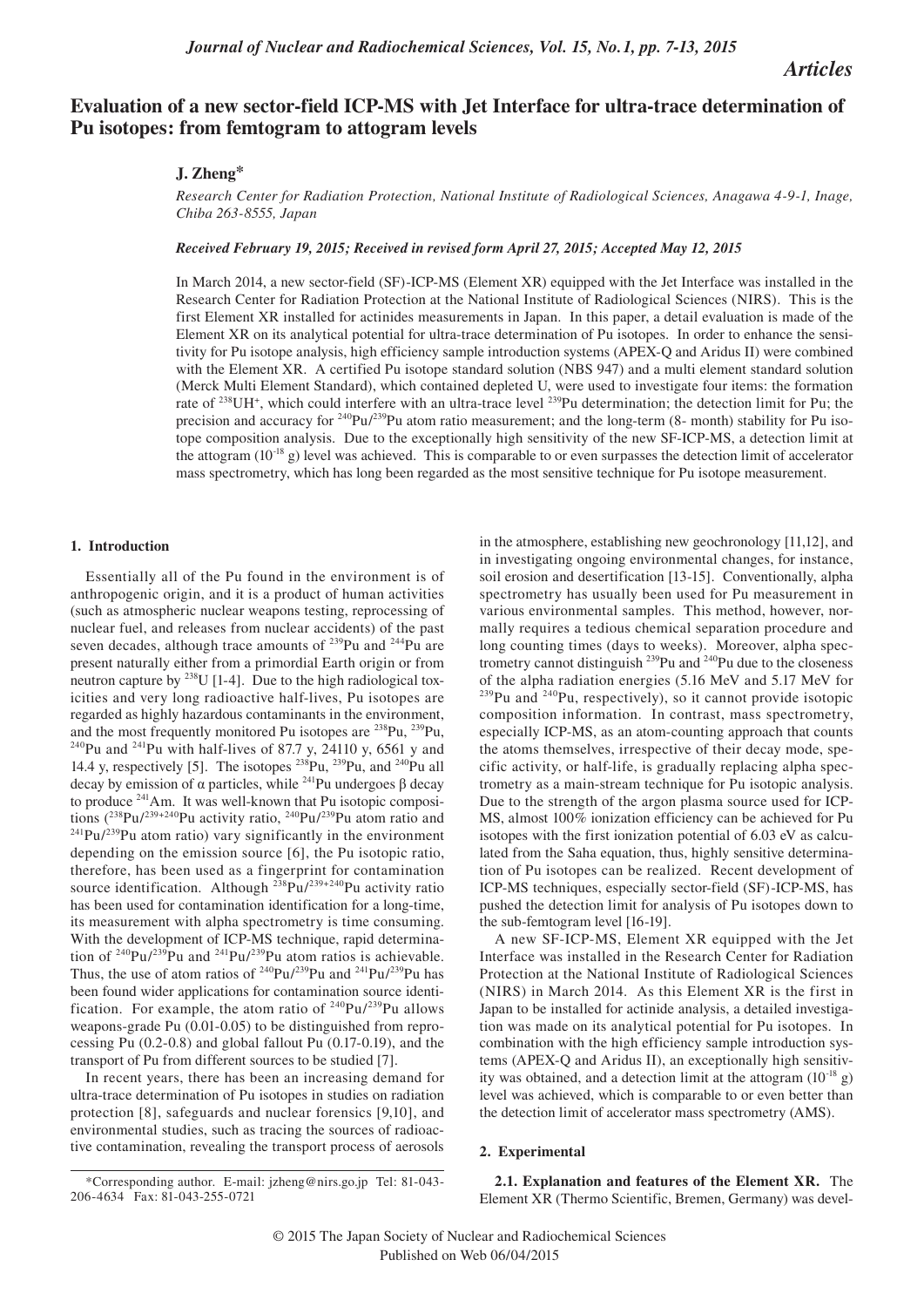oped from the Element 2 by introducing a high efficient sample interface, the Jet Interface, to further improve the sensitivity. Thus, like the Element 2, the Element XR is a high performance, double-focusing magnetic SF-ICP-MS with the capability for rapid multi-element and isotopic ratio measurements. The important instrumental characteristics of the Element XR can be briefly summarized as follows [20].

(1) Plasma ion source and interface: the argon plasma ion source and sampling interface of the Element XR are at ground potential, which reduces the initial kinetic energy spread, thus increasing the ion transmission and delivering high sensitivity at all resolutions. The Jet Interface, which consists of a high capacity dry interface pump and the Jet sampler cone, further increases the sensitivity required for long-lived radionuclides analysis.

(2) Detection system: the Element XR has a discrete dynode detector system, so the ion beam does not have to directly strike the detector to initiate an electron cascade. The secondary electron multiplier uses a conversion dynode at -8 kV, producing a uniform response across the mass range. By incorporating a single Faraday detector, the detection system of the Element XR raises the linear dynamic range to  $>10^{12}$  orders of magnitude, thus trace and major elements can be quantified in a single analysis.

**2.2. Outline of the high efficiency sample introduction systems: APEX-Q and Aridus II.** Figure 1 shows schematic diagrams of the SF-ICP-MS (Element XR) coupled to the high efficiency sample introduction systems (APEX-Q and Aridus II) and Table 1 lists some of the instrument and data acquisition settings.

The APEX-Q is a desolvation sample introduction system (Element Scientific Inc., USA) for ICP to enhance sensitivity and lower formation of  $H_2O$ -origin background species, such as  $UO<sup>+</sup>$  and uranium hydrides (UH<sup>+</sup> and UH<sub>2</sub><sup>+</sup>) which can interfere with  $^{239}$ Pu and  $^{240}$ Pu determination. A nebulizer sprays the sample mist at 100 °C into a heated cyclonic spray chamber, the mist is subsequently cooled with a peltier-cooled multipass condenser to  $2^{\circ}C$ , and then it is transported to the desolvation membrane module (ACM Nafion fluoropolymer membrane desolvation module). A countercurrent flow of Ar sweep gas is introduced to remove solvent vapors that permeate the membrane wall. Nonvolatile sample components do not pass through the membrane wall; instead they continue to the SF-ICP-MS torch injector where they are ionized in the plasma. Thus, only dry aerosol particles are loaded to the plasma. This system can be used with different nebulizers that provide a wide range of sample uptake rates from 20  $\mu$ L min<sup>-1</sup> to over 1 mL min<sup>-1</sup>. The nebulizers can be either self-aspirated or pumped. Because the spray chamber is heated to 140 °C and the condenser is at  $2^{\circ}$ C, the generated aerosols are uniform and have only a small amount of moisture. The improved sensitivity of the APEX-Q is due to the increase of both the sample transport efficiency and the aerosol quality. Further sensitivity



**Figure 1.** Schematic diagrams of the SF-ICP-MS (Element XR) coupled to the APEX-Q and Aridus II sample introduction systems.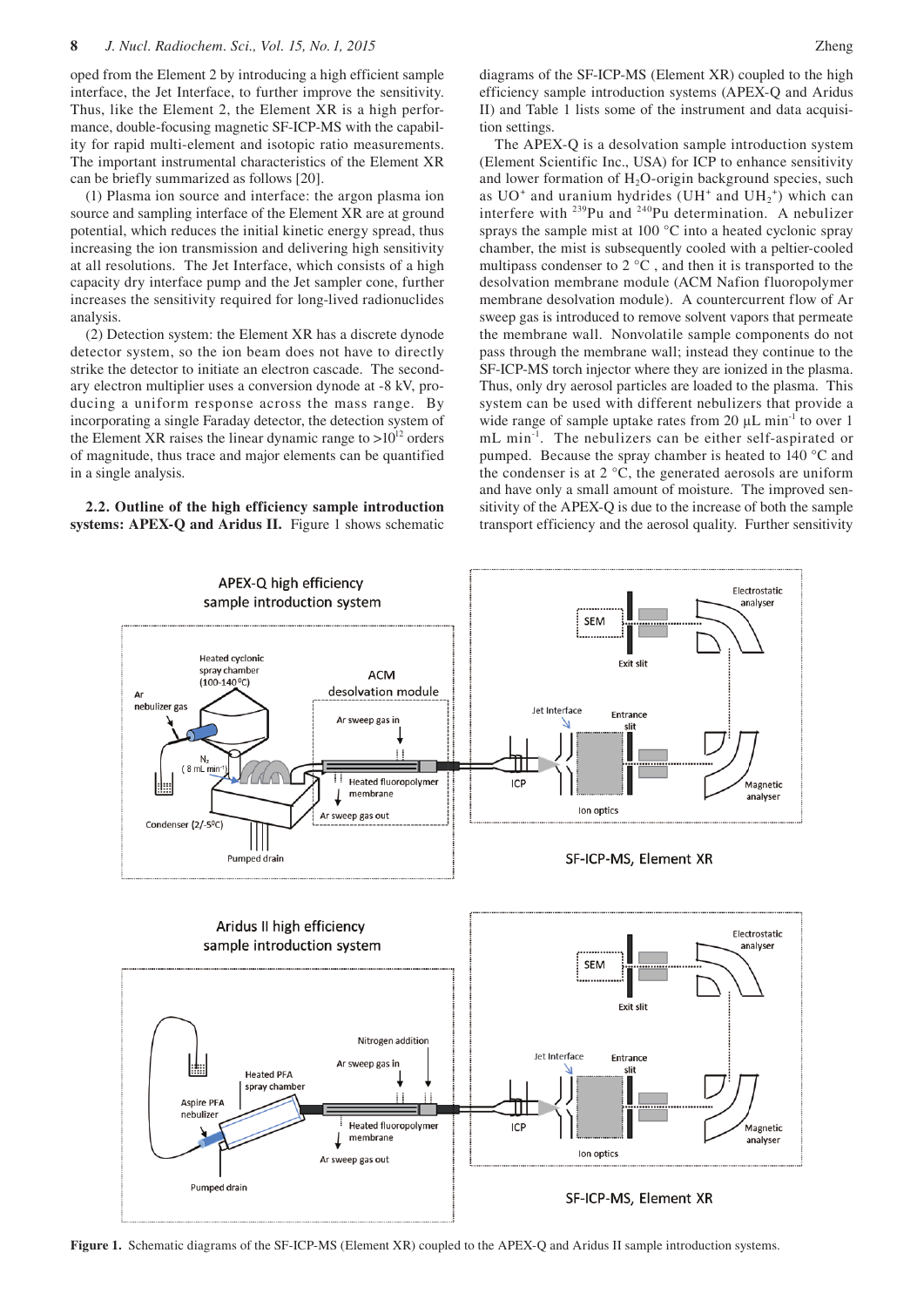**TABLE 1: Instrument and data acquisition settings for SF-ICP-MS (Element XR) and the sample introduction systems (APEX-Q and Aridus II)**

| <b>SF-ICP-MS</b>                                                                                                                                                                                                                                                                                     |                                                                                                                                                                                                                                                                                                                           |
|------------------------------------------------------------------------------------------------------------------------------------------------------------------------------------------------------------------------------------------------------------------------------------------------------|---------------------------------------------------------------------------------------------------------------------------------------------------------------------------------------------------------------------------------------------------------------------------------------------------------------------------|
| <b>Instrument settings</b><br>Forward power<br>Nebulizer<br>Sample cone<br>Skimmer cone<br>Torch<br>Cool gas<br>Auxiliary gas                                                                                                                                                                        | 1200 W<br>Conical concentric and PFA Aspire<br>Nickel, 1.1 mm orifice diameter<br>Nickel, 0.8 mm orifice diameter or X-cone with Jet Interface<br>Fassel<br>$16$ L min <sup>-1</sup><br>$0.85$ L min <sup>-1</sup>                                                                                                        |
| Sample gas (nebulizer gas)                                                                                                                                                                                                                                                                           | 0.97-1.00 L min <sup>-1</sup> (optimized daily to highest intensity of <sup>238</sup> U <sup>+</sup> and lowest possible<br>oxide formation rate)                                                                                                                                                                         |
| Data acquisition settings<br>Low resolution ( $m/\Delta m = 300$ ):<br>Acquisition mode<br>Monitored mass $(m/z)$<br>No. of scans (runs x passes)<br>Mass window<br>Samples per peak<br>Sample time<br>Integration type<br>Total time of analysis                                                    | E-scan (peak jumping)<br>238, 239, 240, 241, 242<br>$20 \times 4$<br>$10\%$<br>100<br>10 ms for <sup>238</sup> U <sup>+</sup> ; 30 ms for <sup>242</sup> Pu <sup>+</sup> ; 70 ms for <sup>239</sup> Pu <sup>+</sup> ; and 100 ms for <sup>240</sup> Pu <sup>+</sup> and <sup>241</sup> Pu <sup>+</sup><br>Average<br>150s |
| <b>APEX-Q settings</b><br>Sample uptake rate<br>Spray chamber temperature<br>Condenser temperature<br>Sweep gas (Ar)<br>Additional gas (Ar)<br>$N_2$ gas<br><b>Aridus II settings</b><br>Sample uptake rate<br>Spray chamber temperature<br>Membrane oven temperature<br>Sweep gas (Ar)<br>$N_2$ gas | $0.2$ mL min <sup>-1</sup> (with conical nebulizer)<br>$140^{\circ}$ C<br>$2^{\circ}C$<br>$3 L min-1$<br>$0.1 L min^{-1}$<br>$8 \sim 10$ mL min <sup>-1</sup><br>$0.05$ mL min <sup>-1</sup> (with PFA Aspire nebulizer)<br>$110^{\circ}$ C<br>160 °C<br>$6.5 L min^{-1}$<br>$\sim$ 5 mL min <sup>-1</sup>                |

improvement can be gotten by introducing  $N_2$  gas into the APEX-Q. For Pu analysis, the sensitivity enhancement was not due to the effect of charge transfer with Pu atom resulting in ionization of Pu. Considering the quite low first ionization potential of Pu (6.03 eV), Pu tends to be almost completely ionized in the hot plasma, the sensitivity improvement is most likely a result of minimizing PuO formation [21]. For cleanup after use, the ACM desolvation module is easily removed from the APEX, and cleaned using an acidic solution.

The Aridus II desolvation system is also widely used for ultra-trace radionuclide measurement. It consists of a self-aspiration nebulizer, the Aspire PFA nebulizer, equipped on the heated PFA spray chamber which is connected to column with the heated fluoropolymer membrane. The nebulizer sprays sample solution into the heated PFA spray chamber; the high temperature (up to 110 °C) maintains the sample in the vapor phase. The sample vapor then enters the heated PTFE membrane desolvator module. Similar to the APEX-Q system, a countercurrent flow of Ar sweep gas is introduced to remove solvent vapors that permeate the membrane wall. Nonvolatile sample components do not pass through the membrane wall; instead they continue to the SF-ICP-MS torch injector where they are ionized in the plasma. The difference between the APEX-Q and the Aridus II is that in the latter, the sample mist from the heated spray chamber is immediately transported to the membrane desolvation module without passing through a condenser to cool it down. The desolvation module can be easily removed for cleaning. Three different nebulizers can be used to achieve sample uptake rates of 50, 100, or 200  $\mu$ L min<sup>-1</sup>.

**2.3. Analytical procedure for determination of Pu isotopes in sediment and seaweed reference materials.** Two reference materials, NIST-4357 (ocean sediment) and IAEA-446 (seaweed), were used to test the applicability of the new SF-ICP-MS for the determination of Pu isotopes in environmental samples. For NIST- 4357, *ca*. 0.5 g ashed (450 °C, 4 h) samples were digested with  $HNO<sub>3</sub>-HF$  after adding 0.57 pg <sup>242</sup>Pu tracer. The samples were then evaporated to dryness, followed by adding  $3 \text{ mL HClO}_4$ . Next,  $3 \text{ mL conc. HNO}_3$  was added and the solution was evaporated to dryness, this step was repeated twice. The residue was dissolved in 50 mL 1 M  $\text{HNO}_3$ , and 4 mg Fe<sup>3+</sup> was added as carrier. Then, 2.5 mL  $NH<sub>2</sub>OH·HCl$  (80 g L<sup>-1</sup>) was added to change Pu to Pu(III) and Pu was further co-precipitated with  $Fe(OH)_{3}$ . The precipitate was dissolved in 1.5 mL conc.  $HNO<sub>3</sub>$  and then 50 mL 8 M  $HNO<sub>3</sub>$  was added to the solution along with 0.4 g NaNO<sub>2</sub> to adjust oxidation state of Pu to Pu (IV). For IAEA-446, a nitric acid leaching method was used to release Pu. In brief, 3-8 g seaweed samples were ashed at 450 °C for 4 h, then, samples were transferred to a capped 120 mL Teflon vessel. After adding 20 mL conc.  $HNO<sub>3</sub>$ , samples were digested at 160 $^{\circ}$ C for 4 h. After filtration and adjusting the acidity to  $8 \text{ M HNO}_3$ ,  $0.41g$  NaNO<sub>2</sub> was added to take Pu to the tetravalent state. After acid leaching or digestion, samples were subject to the subsequent two-stage anion chromatographic chemical separation as described by Bu et al. [22]. Briefly, Pu was separated from sample matrix using an AG 1X8 anion-exchange column. The obtained Pu fraction was further purified using an AG MP-1 M anion-exchange column with HBr for Pu elution. After removing any trace of HBr, the sample was finally dis-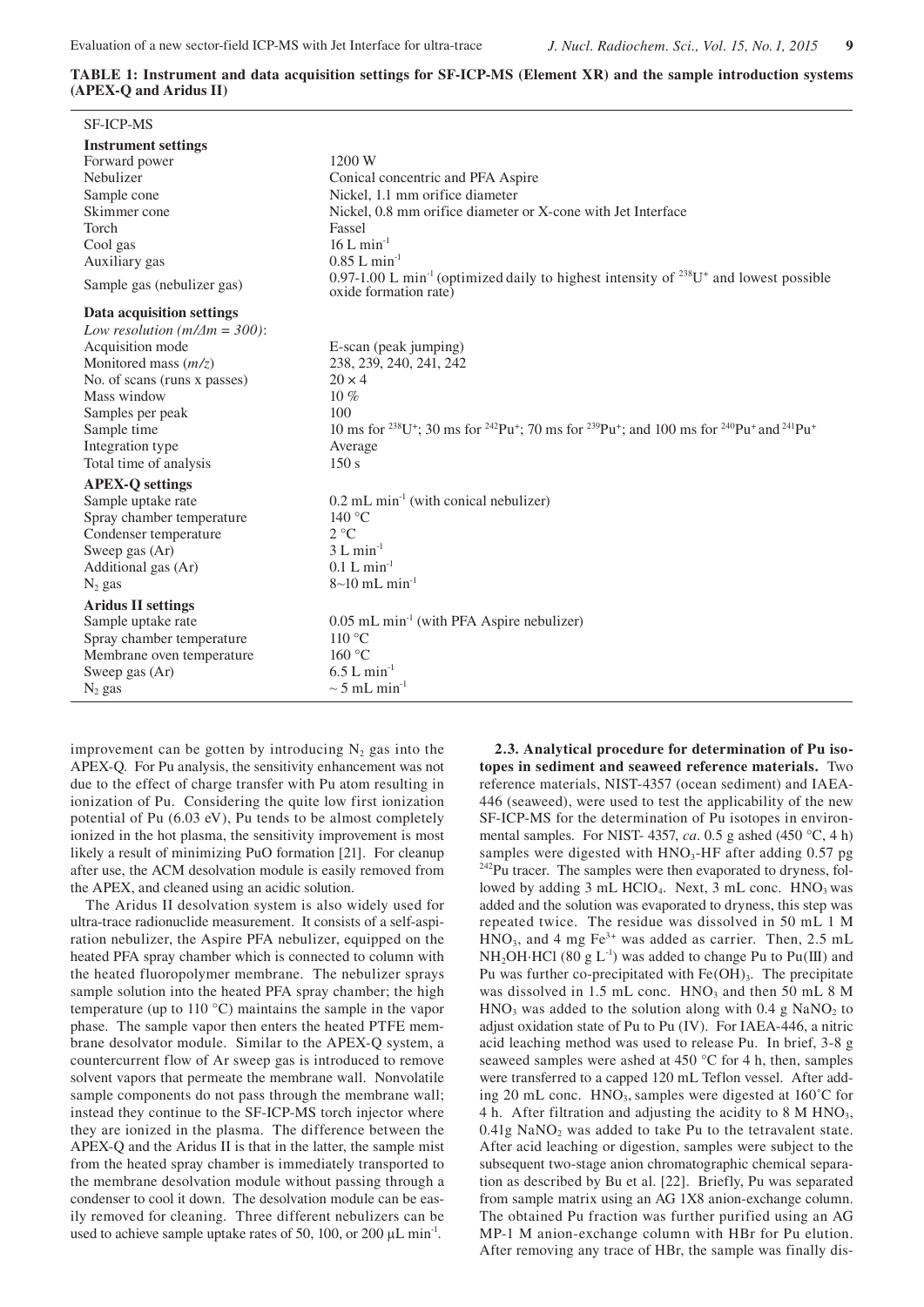solved in 4% HNO<sub>3</sub>, in preparation for the SF-ICP-MS analysis. For Pu isotope ratio measurements, a Pu isotopic standard (NBS 947) was used with sample-standard bracketing to correct externally for instrumental mass bias. Details of the mass bias correction have been described in previous work [18].

### **3. Results and Discussion**

In the present evaluation study on determination of Pu isotopes, the SF-ICP-MS (Element XR) equipped with the Jet Interface was used in the low resolution mode in order to utilize the maximum instrument sensitivity. Additionally, the normal skimmer cone was replaced by a high-efficiency cone (X-cone, Thermo Scientific) for further increasing sensitivity of the SF-ICP-MS. All the measurements were made in the self-aspirating mode to reduce the risk of contamination by the peristaltic pump tubing. The SF-ICP-MS was optimized daily using a  $0.1$  ng mL<sup>-1</sup> U standard solution (Merck multi element standard) when using the standard sample introduction system consisting of a concentric nebulizer (50  $\mu$ L min<sup>-1</sup> sample uptake) and a Scott-type double-pass spray chamber, and 0.02 ng m $L<sup>-1</sup>$  U standard solution when using the high efficiency sample introduction systems (APEX-Q and Aridus II). Optimized instrument conditions for the determination of Pu isotopes are listed in Table 1.

**3.1. Sensitivity and detection limit for Pu analysis.** Figure 2 compares the background levels (cps) in the Pu isotope mass region (*m/z* 238-242) using the APEX-Q and Aridus II sample introduction systems. Diluted nitric acid (4%) was analyzed for this background evaluation. Both systems had similarly low background (*ca*. 2 cps) in the Pu isotope mass region. For these two sample introduction systems, the sensitivity of Pu analysis was estimated using the Pu isotope standard solution (NBS 947) at concentrations of 10 and 100 fg mL $^{-1}$ . The obtained mass spectra are shown in Figure 3. For the Element XR SF-ICP-MS without the Jet Interface (Figure 3A), the signal intensity of 100 fg mL<sup>-1 239</sup>Pu was *ca*. 350 cps; significant sensitivity improvement was obtained both for the Aridus II/ SF-ICP-MS (with Jet Interface) (Figure 3B) and APEX-Q/SF-ICP-MS (with Jet Interface) (Figure 3C). For 100 fg mL-1 239Pu, the signal intensity obtained with the Aridus II/SF-ICP-MS was 10,000 cps, corresponding to a sensitivity of 100 Mcps/ppb (ppb = ng mL<sup>-1</sup>). For 10 fg mL<sup>-1 239</sup>Pu, the signal intensity obtained with the APEX-Q/SF-ICP-MS was 600 cps, corresponding to a sensitivity of 60Mcps/ppb. These results indicated that compared to the SF-ICP-MS without the Jet Interface, the combination of the APEX-Q or Aridus II sample introduction system with Jet Interface resulted in *ca*. 20-, or 30-fold sensitivity improvement. The higher sensitivity of the Aridus II system indicated its better desolvation ability. However, it was observed that washing out of the remaining signals of the APEX-Q system was faster than for the Aridus II. This was probably caused by the buildup of analyte and sample matrix on the inner wall of the heated PFA spray chamber of the Aridus II system, which would cause signal spikes and longer sample washout time.

Since the highest sensitivity was obtained with the Aridus II/SF-ICP-MS (with Jet Interface) system, the detection limit was estimated based on the definition of 3 times the standard deviation of blank (4  $\%$  HNO<sub>3</sub>). An extremely low detection limit of 0.043 fg  $mL^{-1}$  was achieved for Pu isotope analysis. Taking into account the low sample uptake rate  $(0.05 \text{ mL min}^{-1})$ using the PFA nebulizer and the short time for analysis (150 s) (cf. Table 1), a sample solution of only 0.125 mL would be required for Pu isotope analysis, thus an absolute detection limit of 5 attogram (or  $1.3 \times 10^4$  atoms) could be calculated. This detection limit was about one order of magnitude lower than the detection limit obtained with the APEX-Q/SF-ICP-



**Figure 2.** Background levels (cps) of Element XR coupled to the APEX-O and Aridus II; estimated using  $4\%$  HNO<sub>3</sub>.



**Figure 3.** Mass spectra of NBS 947 standard solution obtained using: (A) the Element XR without the Jet Interface; (B) the Aridus II/Element XR with the Jet Interface; and (C) the APEX-Q/Element XR with the Jet Interface.

MS (Element 2) [18], pushing the detection of Pu isotope from the femtogram down to the attogram levels. So far, AMS has been widely recognized as the technique providing the highest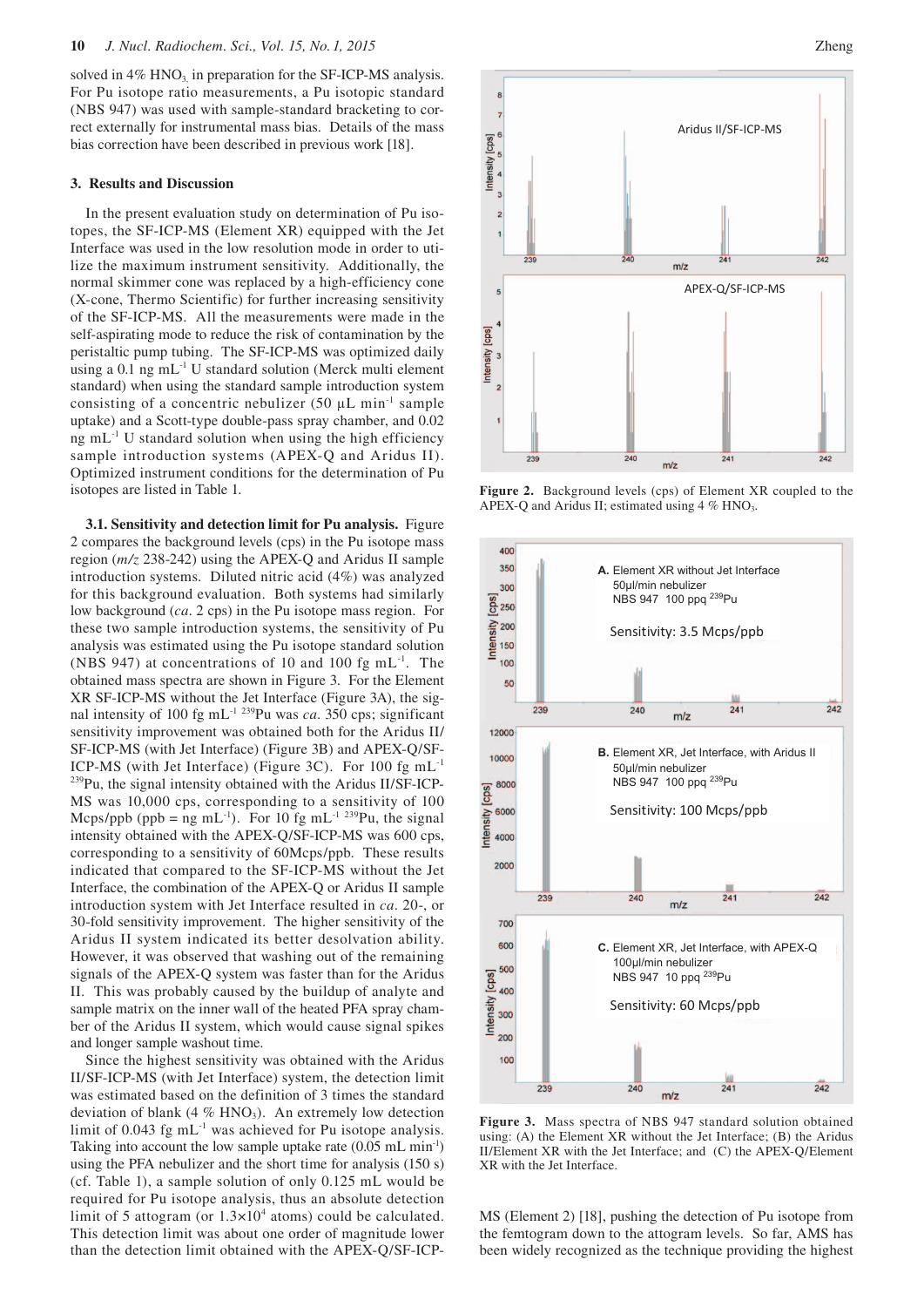TABLE 2: Comparison of the interference effect from <sup>238</sup>UH<sup>+</sup> on the determination of <sup>239</sup>Pu by SF-ICP-MS with different **sample introduction systems**

| Sample introduction system | $UH^+/U^+$                   | References |  |
|----------------------------|------------------------------|------------|--|
| Pneumatic nebulizer        | $7.59 - 8.39 \times 10^{-5}$ | 27         |  |
| $MCN-100$                  | $4.05 - 4.73 \times 10^{-5}$ | 27         |  |
| MicroMist                  | $1.8 \times 10^{-4}$         | 28         |  |
| <b>O-DIHEN</b>             | $1 - 5 \times 10^{-4}$       | 28         |  |
| $USN-5000^+$               | $3.20 - 4.00 \times 10^{-5}$ | 27.28      |  |
| USN+MINI-GASS              | $2.33 - 2.79 \times 10^{-5}$ | 27         |  |
| <b>MCN-6000</b>            | $1.35 - 1.80 \times 10^{-5}$ | 27         |  |
| Aridus                     | $3.2 \times 10^{-5}$         | 28         |  |
| APEX-O with ACM unit       | $1.16 - 1.95 \times 10^{-5}$ | 18         |  |
| APEX-Q with ACM unit       | $2.0 \times 10^{-5}$         | This study |  |
| (Element XR-Jet Interface) |                              |            |  |
| Aridus II                  | $2.2 \times 10^{-5}$         | This study |  |
| (Element XR-Jet Interface) |                              |            |  |

**TABLE 3: Precision and accuracy of ultra-trace Pu isotope analysis using Aridus II/SF-ICP-MS with a single measurement**   $(runs \times passes 20 \times 4)$ 

| Analytical system | <sup>240</sup> Pu/ <sup>239</sup> Pu atom ratio |           | <sup>239</sup> Pu conc. (fg mL <sup>-1</sup> ) | Precision (RSD $\%$ ) |                  |
|-------------------|-------------------------------------------------|-----------|------------------------------------------------|-----------------------|------------------|
|                   | Measured                                        | Certified |                                                |                       | Accuracy $(\% )$ |
| А                 | $0.234 \pm 0.048$                               | 0.242     | 100                                            | 20.5                  | $-3.3$           |
| B                 | $0.240 \pm 0.012$                               | 0.242     | 100                                            | 5.0                   | 0.83             |
|                   |                                                 |           |                                                |                       |                  |

A: Element XR without Jet Interface.

B: Aridus II/SF-ICP-MS with Jet Interface.

sensitivity for ultra-trace Pu isotope analysis [23], and the reported detection limit has ranged from  $10<sup>4</sup>$  to  $10<sup>6</sup>$  atoms [23-26]. Therefore, the detection limit obtained with the Aridus II/SF-ICP-MS (with Jet Interface) system is definitely comparable to or even better than the AMS detection limit.

**3.2. Effect of UH+ interference.** The presence of uranium in environmental samples may hamper the accurate determination of Pu isotopes, especially for <sup>239</sup>Pu, due to uranium hydride ion formation  $(^{238}UH^+)$  and the peak tailing effect from  $^{238}U^+$ . The sample introduction system is recognized as the most important factor affecting formation of uranium hydride ions in a plasma compared with other factors, such as gas flow rate, and the distance of the torch from the cone [18]. Then a 0.1 ng  $mL^{-1}$  U standard solution was used to evaluate the <sup>238</sup>UH<sup>+</sup> formation rate in the APEX-Q and Aridus II systems and it was ca.  $2 \times 10^{-5}$  (Table 2). This rate was similar to that for the APEX-Q/Element 2 system [18], indicating that the Jet interface equipped in the Element XR did not increase the  $^{238}$ UH<sup>+</sup> formation although a Jet sampler cone with larger orifice diameter was used. Kim et al. have investigated the influence of the interference effect of 238U at 239 *m/z* with various sample introduction systems, and found that the MCN-6000 microconcentric nebulizer coupled with the membrane desolvation system showed the lowest hydride formation [27], while the MicroMist and Q-DiHEN systems showed a much higher interference effect from the formation of <sup>238</sup>UH<sup>+</sup> [28]. As shown in Table 2, the  $^{238}$ UH<sup>+</sup> formation rate obtained with the APEX-Q and Aridus II systems in Element XR was comparable with that of the MCN-6000 sample introduction system, and was among the lowest values reported in the literature. In previous studies, the author and co-workers developed a highly effective chemical separation method for Pu determination in environmental samples with extremely high U decontamination factor  $(10^6$  for soil and sediment,  $10^7 \text{-} 10^8$  for seawater) [22,29]. Therefore, the influences of uranium hydride molecular ions, as well as the peak tailing effect from 238U were considered negligible for the determination of Pu isotopes in environmental samples when

combining the highly sensitive SF-ICP-MS with the developed chemical separation methods.

**3.3. Precision and accuracy of Pu isotope ratio measurement.** The precision (RSD %) and accuracy of Pu isotope analysis using the Aridus II/SF-ICP-MS (with Jet Interface) system were estimated by a single measurement (runs × passes  $20 \times 4$ ) of 100 fg mL<sup>-1</sup><sup>239</sup>Pu (NBS 947 Pu isotope standard solution), and compared with the values obtained with the Element XR without using the Jet Interface (Table 3). The Element XR without the Jet Interface gave a precision of the <sup>240</sup>Pu/<sup>239</sup>Pu atom ratio of 20.5 % and accuracy of -3.3 %, and the Aridus II/SF-ICP-MS (with Jet Interface) gave a precision of 5.0 % and accuracy of 0.83 %; both precision and accuracy

were significantly improved for the latter.<br>Figure 4 shows the effect of Pu concentrations  $(^{239}Pu$  and  $^{240}Pu$ ) on the precision, based on a single measurement (runs  $\times$ passes  $20 \times 4$ ) using the APEX-Q/SF-ICP-MS (Element XR). The concentrations of Pu investigated were 1, 5, 10, 20, 50 and 110 fg mL-1 for 239Pu and 0.24, 1.21, 2.65, 4.82, 12.1 and 26.5 fg mL<sup>-1</sup> for <sup>240</sup>Pu. For <sup>240</sup>Pu/<sup>239</sup>Pu atom ratio, the RSD % varied from 7 % to 45 %, it decreased with Pu concentration increase. Better RSD % values lower than 10 % could be obtained when <sup>240</sup>Pu was higher than 4.82 fg mL<sup>-1</sup>.

It is necessary to check how reliable the isotopic ratio measurement with the instrument for a long-term. Thus the longterm stability of the SF-ICP-MS (Element XR) for the determination of 240Pu/239Pu atom ratio at ultra-trace level was estimated from April to December 2014, an 8-month period, using the APEX-Q/SF-ICP-MS system with NBS 947 at a concentration level of 11 fg mL<sup>-1 239</sup>Pu and 2.7 fg mL<sup>-1 240</sup>Pu. As shown in Figure 5, during eight months, the variation of the detected <sup>240</sup>Pu/<sup>239</sup>Pu atom ratios was within  $\pm 1\sigma$ , indicating excellent long-term stability for ultra-trace level Pu isotope analysis.

**3.4. Determination of Pu isotopes in sediment and seaweed reference materials.** Two standard reference materials,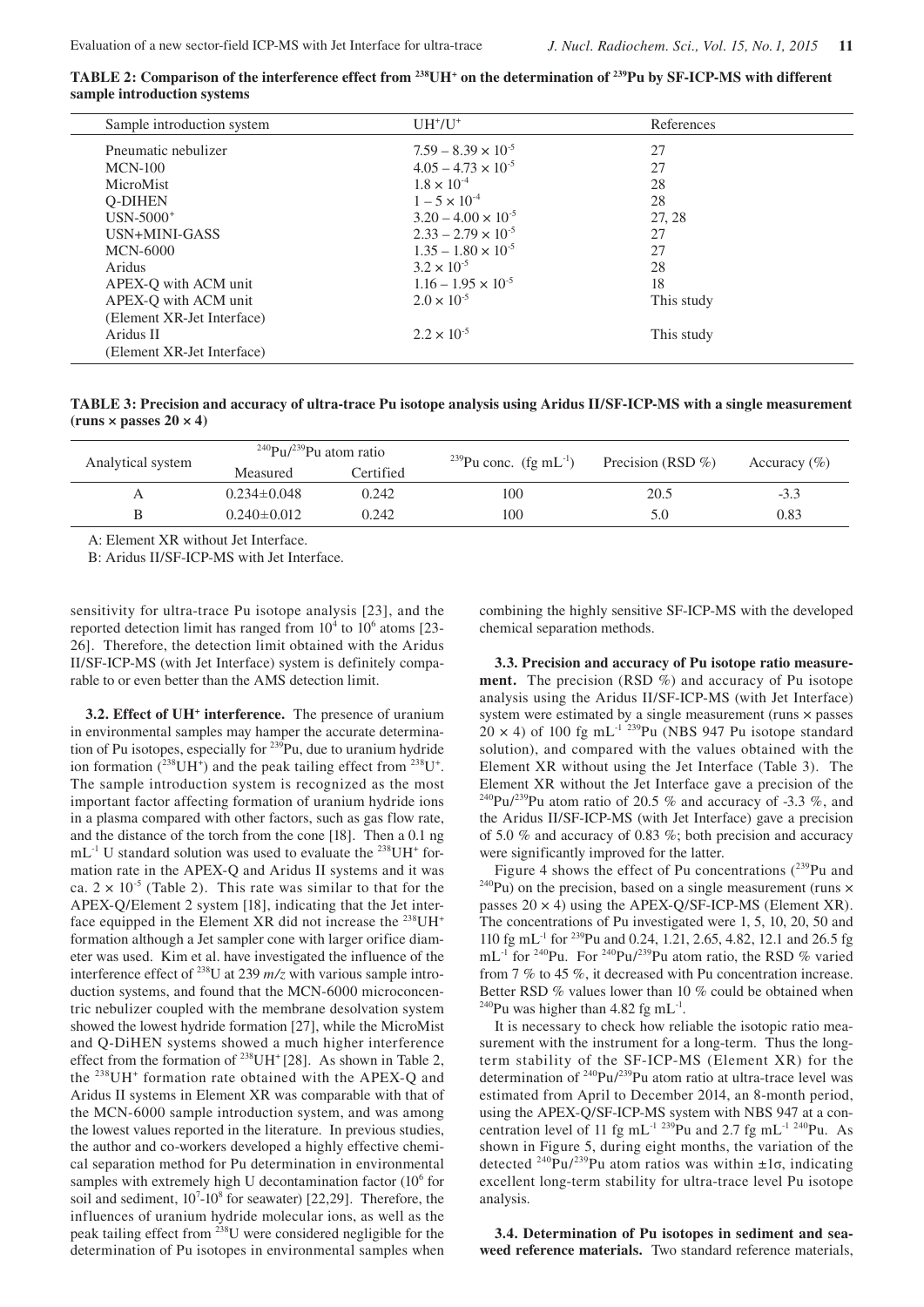

**Figure 4.** Relative standard deviation (RSD %) for the <sup>240</sup>Pu/<sup>239</sup>Pu atom ratio in NBS-947 measured by the APEX-Q/SF-ICP-MS plotted against 239Pu and 240Pu concentrations.

NIST-4357 ocean sediment and IAEA-446 seaweed were analyzed for Pu isotopes. The results we obtained are compared with the certified and previously reported values [22, 30-33]. Table 4 summarized the analytical results of activities of  $239+240$ Pu and  $241$ Pu, and atom ratios of  $240$ Pu/ $239$ Pu and <sup>241</sup>Pu/<sup>239</sup>Pu. As can be seen, the mean <sup>239+249</sup>Pu activities for NIST-4357 (n = 5) and IAEA-446 (n = 3) were  $10.82 \pm 1.39$ and  $0.026 \pm 0.001$  mBq g<sup>-1</sup>, respectively, agreed well with the certified values. In addition, for IAEA-446, the mean  $(n = 3)$ of <sup>240</sup>Pu/<sup>239</sup>Pu atom ratio was  $0.222 \pm 0.003$ , also agreed well with the certified value of  $0.220 \pm 0.006$  [33]. For NIST-4357, we also measured  $^{241}$ Pu activity and  $^{241}$ Pu/ $^{239}$ Pu atom ratio. Although the atom ratios of  $240 \text{Pu} / 239 \text{Pu}$  and  $241 \text{Pu} / 239 \text{Pu}$ , and the activity of  $241$ Pu were not certified for NIST-4357, they were reported in the literature [22, 30-33]. In this study, the mean  $(n = 5)$  atom ratios of <sup>240</sup>Pu/<sup>239</sup>Pu and <sup>241</sup>Pu/<sup>239</sup>Pu, and the activ-



**Figure 5.** Long-term (8 month) stability of the APEX-Q/SF-ICP-MS (Element XR) for the determination of  $240$ Pu/ $239$ Pu atom ratios of NBS-947 (11 fg mL<sup>-1 239</sup>Pu and 2.7 fg mL<sup>-1 240</sup>Pu).

ity of <sup>241</sup>Pu were 0.238  $\pm$  0.002, 0.0130  $\pm$  0.0006, and 124.1  $\pm$ 14.9 mBq  $g<sup>-1</sup>$ , respectively, which were comparable with the literature values. These results demonstrated the applicability of the new SF-ICP-MS equipped with the Jet Interface for ultratrace determination of Pu isotopes in environmental samples. Currently, this new analytical system has been applied to the determination of Pu isotopes in various environmental samples, such as sediment, seawater, soil and agricultural crops for radiological impact assessment following the Fukushima Daiichi Nuclear Power Plant accident.

#### **4. Conclusions**

In this study a detail evaluation was made on the analytical potential of a new SF-ICP-MS equipped with the Jet Interface for ultra-trace determination of Pu isotopes. In order to further improve the sensitivity for Pu isotope analysis, high efficiency sample introduction systems (APEX-Q and Aridus II) were combined with the new SF-ICP-MS. A certified Pu isotope standard solution (NBS-947) and a U standard solution (Merck

**TABLE 4: Results of reference materials measured in this study using APEX-Q/SF-ICP-MS and the certified and information values**

| <b>Sample</b>                | Amount $(g)$ | $239+240$ Pu activity<br>$(mBq g-1)a$ | $241$ Pu activity<br>$(mBq g^{-1})^{a,c}$ | $^{240}Pu/^{239}Pu$<br>atom ratio <sup>a</sup> | $^{241}$ Pu/ $^{239}$ Pu<br>atom ratio <sup>a,c</sup> |  |
|------------------------------|--------------|---------------------------------------|-------------------------------------------|------------------------------------------------|-------------------------------------------------------|--|
| NIST-4357 1                  | 0.538        | $9.36 \pm 0.48$                       | $115.6 \pm 11.6$                          | $0.239 \pm 0.009$                              | $0.0140 \pm 0.0045$                                   |  |
| NIST-4357 2                  | 0.525        | $12.34 \pm 0.93$                      | $139.8 \pm 16.4$                          | $0.238 \pm 0.005$                              | $0.0129 \pm 0.0036$                                   |  |
| NIST-43573                   | 0.530        | $10.24 \pm 0.70$                      | $115.1 \pm 15.1$                          | $0.241 \pm 0.008$                              | $0.0128 \pm 0.0050$                                   |  |
| NIST-43574                   | 0.619        | $9.87 \pm 0.44$                       | $109.3 \pm 9.3$                           | $0.236 \pm 0.008$                              | $0.0125 \pm 0.0042$                                   |  |
| NIST-4357 5                  | 0.608        | $12.26 \pm 0.30$                      | $140.6 \pm 13.9$                          | $0.238 \pm 0.008$                              | $0.0128 \pm 0.0040$                                   |  |
| mean $(n=5)^{b}$             |              | $10.82 \pm 1.39$                      | $124.1 \pm 14.9$                          | $0.238 \pm 0.002$                              | $0.0130 \pm 0.0006$                                   |  |
|                              |              |                                       |                                           |                                                |                                                       |  |
| <b>IAEA-4461</b>             | 7.813        | $0.025 \pm 0.003$                     |                                           | $0.219 \pm 0.028$                              |                                                       |  |
| <b>IAEA-4462</b>             | 3.829        | $0.026 \pm 0.005$                     |                                           | $0.222 \pm 0.041$                              |                                                       |  |
| IAEA-4463                    | 3.267        | $0.027 \pm 0.005$                     |                                           | $0.225 \pm 0.048$                              |                                                       |  |
| mean $(n=3)^b$               |              | $0.026 \pm 0.001$                     |                                           | $0.222 \pm 0.003$                              |                                                       |  |
| Certified/information values |              |                                       |                                           |                                                |                                                       |  |
| <b>NIST-4357</b>             |              | $9.2 - 13.3$                          | $119.5 \pm 13.3^{\circ}$                  | $0.233 - 0.244$ <sup>e</sup>                   | $0.0132 \pm 0.0007$ <sup>t</sup>                      |  |
| $IAEA-446$                   |              | $0.022 - 0.026$                       |                                           | $0.220 \pm 0.006$ <sup>g</sup>                 |                                                       |  |

<sup>a</sup> Uncertainties represent 1σ error; <sup>b</sup> Average of the measured replicates ± standard deviation.<sup>c</sup> Decay of <sup>241</sup>Pu corrected to 1 Jan. 2000; <sup>d</sup>Data cited from Bu et al. [22]; °Data cited from Hrnecek et al. [30 ] and Yoshida et al. [31]; <sup>f</sup>Data cited from Zhang et al. [32]; <sup>g</sup>Data cited from Pham et al. [33].